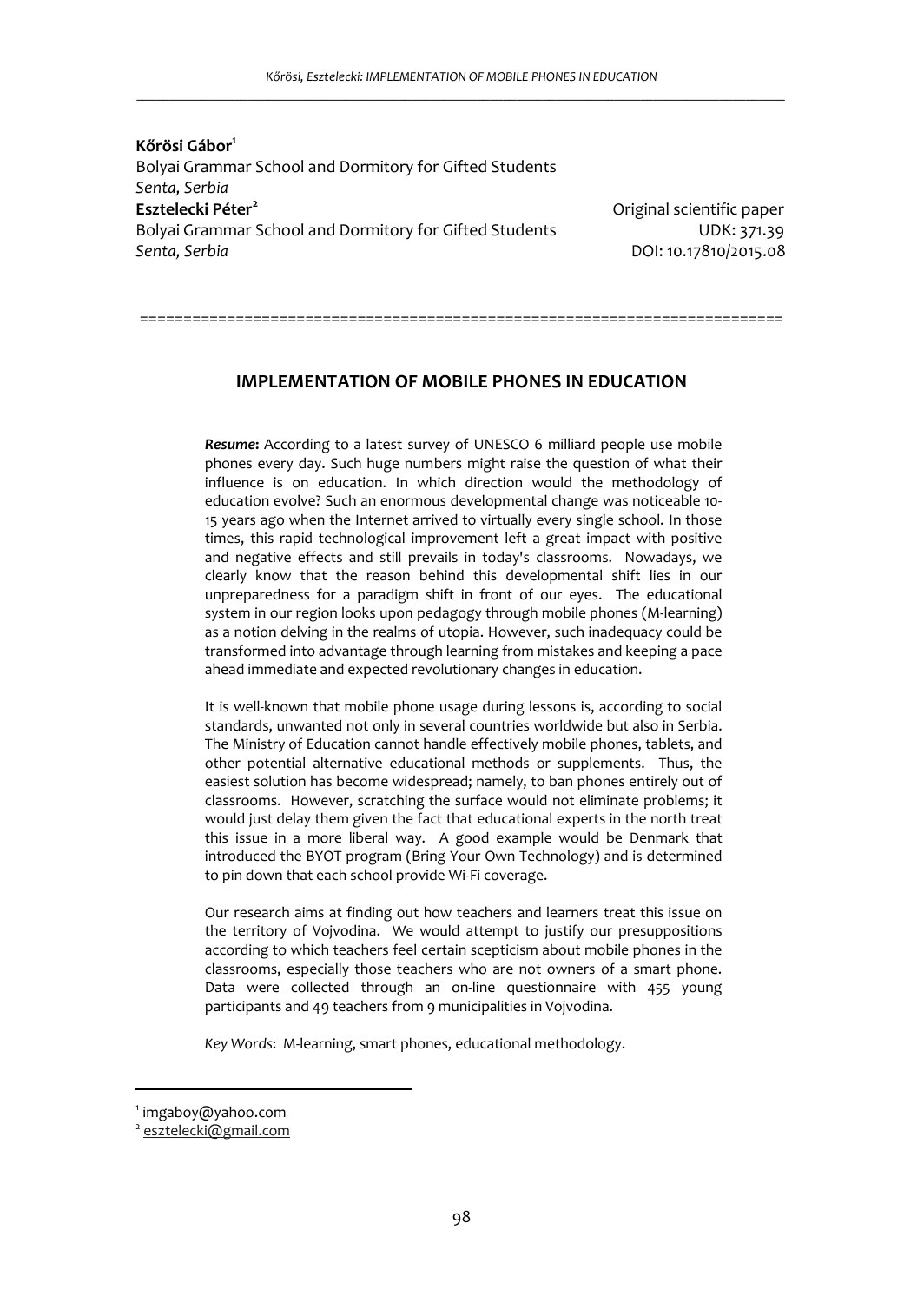## **Introduction**

It seems noticeable that this last decade brought about a tangible change in social and cultural life with a revolutionary and rapid development in mobile communication; in fact, such a change has already become our everyday reality. A good example might be the Arab Spring in 2011 that started on Facebook and smart phones ending with the resolution of the parliament.

Nowadays, 6 milliard people own a mobile phone and have Internet access, which could have a direct helpful impact on education (Mark 2012). As a professional teacher and as a private person, I have been observing such changes with anxiety and caution not excluding the possibility of technology surmounting our students, children, and all of us. Bearing in mind the aims of education, I would argue that purposeful use of technical innovations and possibilities would enhance efficiency, since whether one likes it or not the entire world has become mobile.

Today's mobile communication is an everyday reality in the lives of learners and it will increasingly be true in the future, thus sooner or later it is going to grow into a generally accepted learning tool as video, computer, or Internet had once become. The capacity of contemporary phones are not legging behind the processing power of personal computers, can be carried in a pocket, and can provide access to various sources of information and data worldwide. This obvious advantage carries huge potentials that are exploitable for the benefit of education (Naismith 2004).

Mobile phones as educative tools have been sentenced to prejudice and resistance through the entire society around the world including Serbia. Even educators and the Ministry of Education regard this innovative technology with certain contempt while struggling to include it into the long established methodological solutions as an alternative. In my view, such a possibility should be taken into consideration, since never has a technological advancement in its entire history been so available to civil societies as mobile communication (Kismihok 2007). We should live with the opportunity, even though we are a small and poor country, we have been given the possibility of introducing mobile devices in education that would not cost a penny for the Ministry of Education, since learners have already gained access to apply such a technology (Kismihok 2007).

In our paper, on the one hand, we intended to shed light on attitudes toward M-learning worldwide including Serbia, and on the other, to acquire answers to the question of how teachers and learners use mobile communication.

# **Global and domestic access to mobile communication during lessons**

According to a UNESCO research (Mark 2012), there are 6 milliard subscribers to mobile networks worldwide, a tendency seemingly unstoppable. Information revolution poses itself as a challenge to schools and shifts the framework of the entire educational system. Written word is slowly losing the battle in communication against virtual education that is becoming widespread; nonetheless, personal communication cannot be disregarded.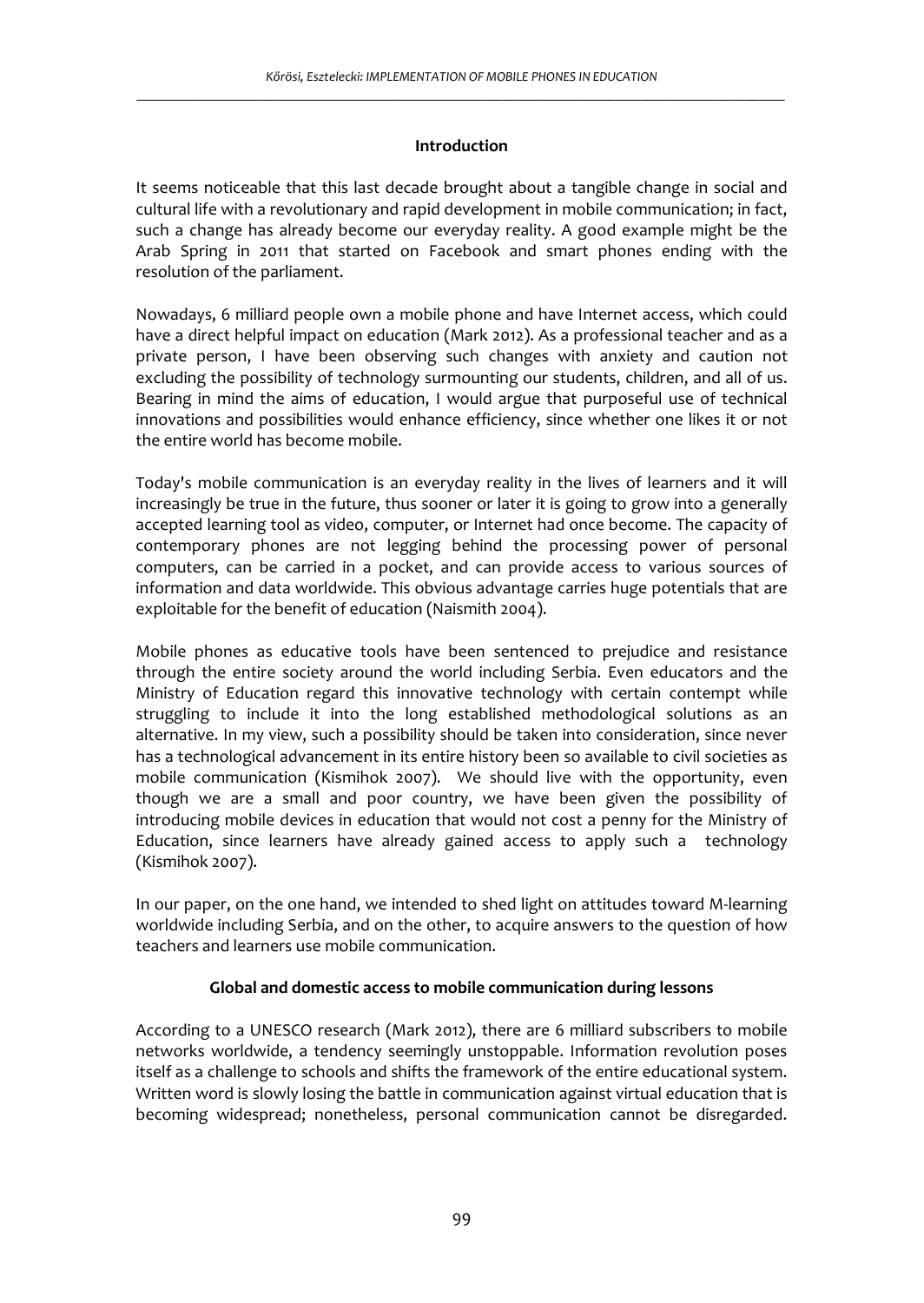Contrary to advanced societies, we have acquired a status quo regarding M-learning, while others are trying to benefit from its various possibilities in education. A good example is the European Union's Leonardo da Vinci project that offers the following topics:

- 1) from E-learning to M-learning (2000-2003);
- 2) Mobile-learning for the next generation (2003-2005);

3) Implementation of mobile technology into education (2005-2007) (TORSTEIN 2009). In line with this program, several countries of the European Union have initiated their own research as Norway's NKI (Norwegian Knowledge Institute), which listed 10 000 learners through 400 courses and 130 educational - scientific programs. (TORSTEIN 2009). Another good example is the MoLeNet in England with 7 000 participants and 40 000 learners, including a financial capacity of 12 million pounds (Mark 2012).

How do we reflect upon the aforementioned facts? We are, unfortunately, underdeveloped in this matter, though teachers have been offered an accredited Mlearning course this year (ZUOV, 2014). The KOBSON database provides research in that direction, however, they are unremarkable with reference to data from the neighbouring Hungary, even though they are at the end of the list.

While some are dreaming of M-learning revolution, mobile phones are forbidden in most of the Serbian schools. I cannot even imagine how a teacher is willing to participate in an M-learning conference trying to put the acquired knowledge into practice afterwards.

# **Do you support mobile phones in education?**

The standpoint of NKI, MoLeNet, and the European Union is that we should not underestimate the application of mobile phones in education. A number of research provide proof to the efficiency of M-learning courses, an example is the university in Burnel, which investigated the effects of mobile phones on learners during lessons and the level of their impact on mathematical skills development. The results are encouraging showing positive outcomes (Ahmad, 2012).

Other examples reveal that new opportunities have been given to communities that lacked educational establishments in the past. An example is the ABC project in Africa, which aimed at teaching adults to read and write. Also, oppressed women were thought mathematics through interactive games within the framework of M4Girls project in South Africa. A similar initiative was called Mobile Mathematics (MoMath) also in South Africa with 25 000 learners and 500 teachers in 172 schools. Those in favour of the program like sponsors are not only teachers but also delegates to the parliaments (Mark, 2012). Additionally, Colombia has a standpoint that the level of illiterate in the country can be lowered with the help of mobile communication instead of laptops or personal computers.

Besides social benefits, a number of positive pedagogical advantages seem to be salient. The application of mobile phones makes available data collection and processing of incoming information even during lessons emphasizing a technological hybrid tool as a supplementary instrument in teaching (Naismith, 2004).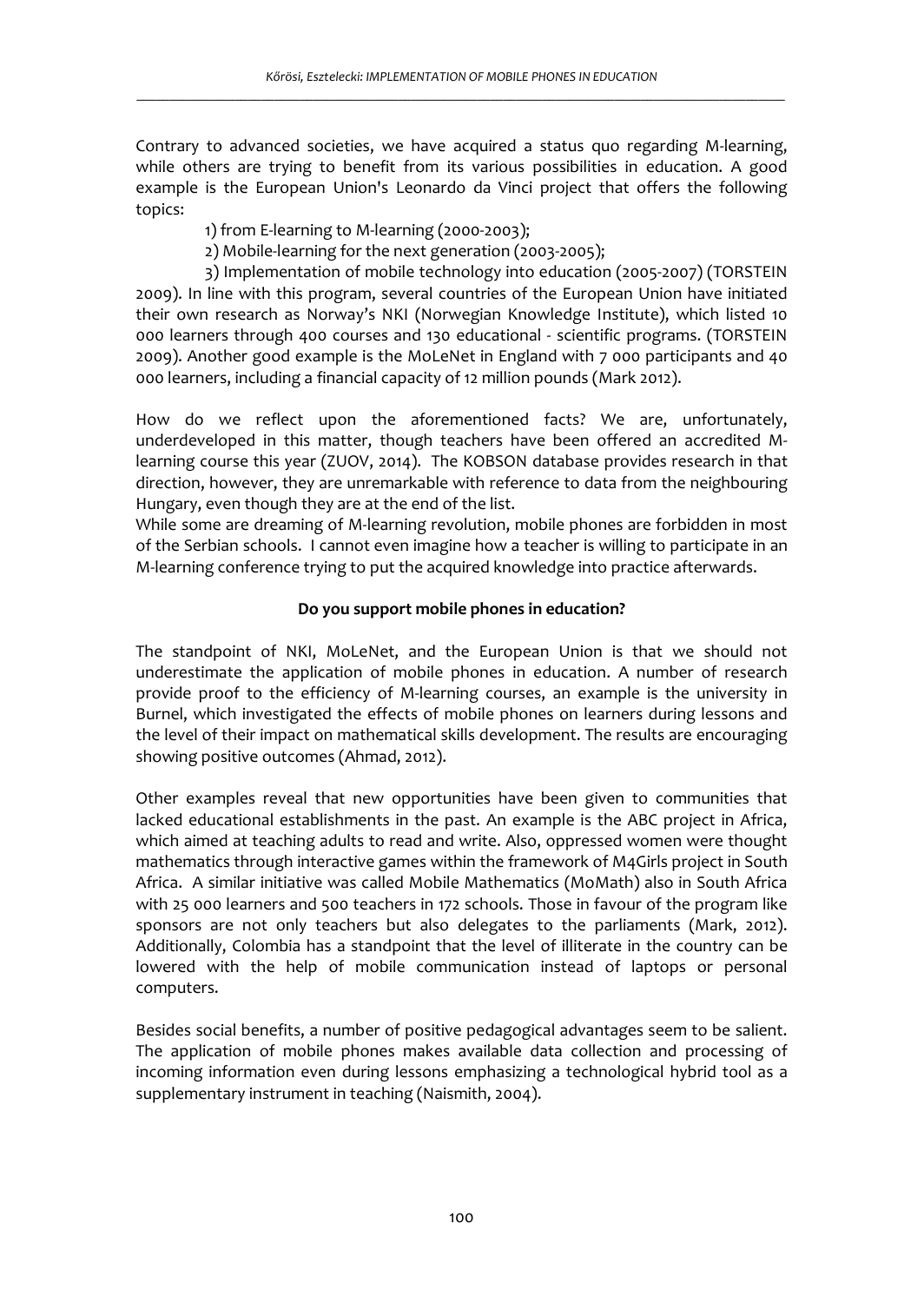ML does not put emphasis on the place of learning, does not separate workplace from public space, home from learning environment, and does not even alter the notion of learning opportunities (Agnes, 2010). Following this line of thought of Agnes (2010) we may conclude that mobile communication has got some advantages, namely:

- It is an effective tool for disadvantaged individuals in lower layers of society;
- Course information is widely available owing to podcasts, mobile applications, blogs, and e-books all accessible to potential future users;
- Disadvantaged people, through mobile phones, would be given the opportunity to improve the quality of education in their neighbourhood;
- Lesson plans and methodology behind them could be revitalized through incoming information from the learners;
- It could serve as a useful scientific tool for learners in geographically dispersed areas, which would allow them to access local information and knowledge, and also to gain access to scientific research material.

## **Methods**

Besides analysing international research database in the framework of our study, our primary aim was to do an opinion poll among students and teachers in connection with mobile communication in schools across Vojvodina. We were searching for answers to the question: how much time do students spend on mobile phones and in what purpose? Our study involved 9 municipalities (Senta, Kanjiza, Becej, Sombor, Subotica, Apatin, Kovacica, Backa Topola, Novi Sad) with 455 learners and 49 teachers. Samples were acquired deliberately, since this study was an exploratory research, thus we used the technique of gathering information by questionnaires; namely, participants filled in an online sheet in respect to smart phones, in particular we were interested if learners and teachers own a smart phone and what their opinion was about the potentials of their application during lessons and in what purposes. Answers were collected and registered automatically in a database. We spread the questionnaire among Facebook groups with educational profiles, and also asked for assistance from primary and secondary school colleagues to collect data among their learners.

Our hypothesis is that teachers feel sceptical regarding this new technology, mostly those who do not own a mobile phone. Research was carried out using the methodology of non-experimental systematic observation and descriptive methods.

## **Research findings**

The first question referred to how many students and teachers own the necessary smart phone which enables putting in use an M-learning environment. We concluded that 71.81% of learners (Table 1, Chart 1), and 45.83% of teachers use smart phones (Table 2, Chart 1). If learners are observed along their age and gender, on the one hand, significant differences cannot be stated, on the other hand, male teachers seem to be more entrepreneurial with 72.73% of mobile phone possession, while only 37.84% of female teachers use smart phones.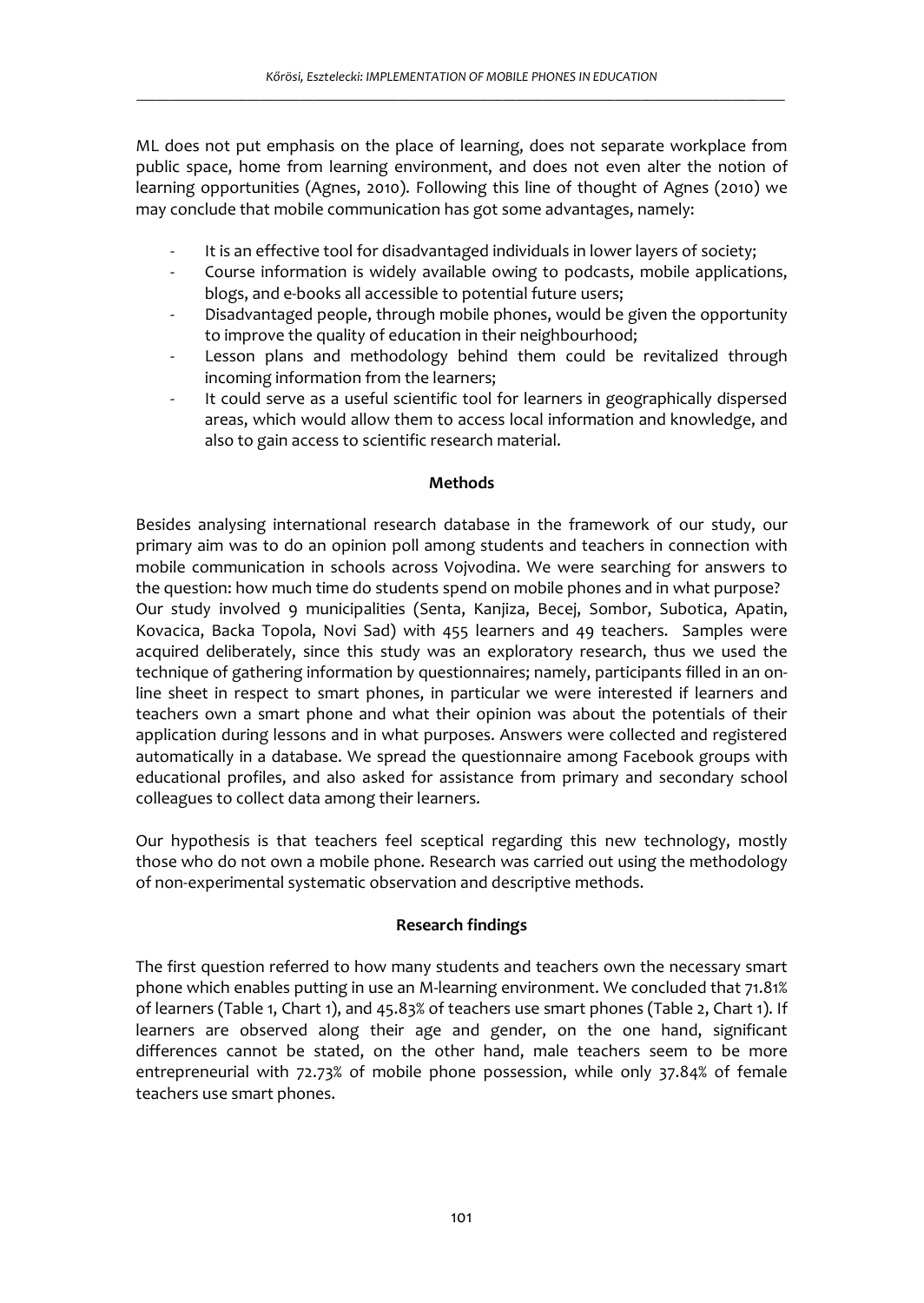*Table 1. Possession of smart phones among learners according to their age and gender* 

| Altogether Female Male 11 -14 years 15 -18 years |                      |  |        |
|--------------------------------------------------|----------------------|--|--------|
| 71.81%                                           | 53.40% 47.22% 68.22% |  | 73.46% |

*Table 2. Possession of smart phones among teachers according to gender* 

| Altogether | Female | Male   |
|------------|--------|--------|
| 45.83%     | 37.84% | 72.73% |



*Chart 1 Possession of smart phones among learners and teachers*

One of the intentions of our research was to find out what the motivation of people involved in the study was to use smart phones (Table 3, Chart 2). An eye-catching difference could be observed between certain groups; namely, two groups of students with a tiny difference used their smart phones in entertainment purposes (76-88%), while only every second teacher had an application installed with the same intent. However, if we treat mobile phones as communication tools, we may conclude that 100% of teachers use them purposefully, while only 75% of the youngest learners turn on their phones to communicate. The source of such differences may lie in different user interpretations: while younger generations use Facebook, Skype, etc. to communicate due to financial reasons, their teachers connect to a cell phone data communication network with the same aim. We should point out that generation between the age of 15-18, i.e.: secondary school students use their phones mostly for work and learning.

|        | 11 -14 years 15 - 18 years Teachers |         |                            |
|--------|-------------------------------------|---------|----------------------------|
| 76.14% | 88.24%                              | 50.00%  | Entertainment              |
| 75.00% | 92.44%                              | 100.00% | Establishing communication |
| 35.23% | 48.32%                              | 45.45%  | Learning/work              |

*Table 3. What is smart phone used for?*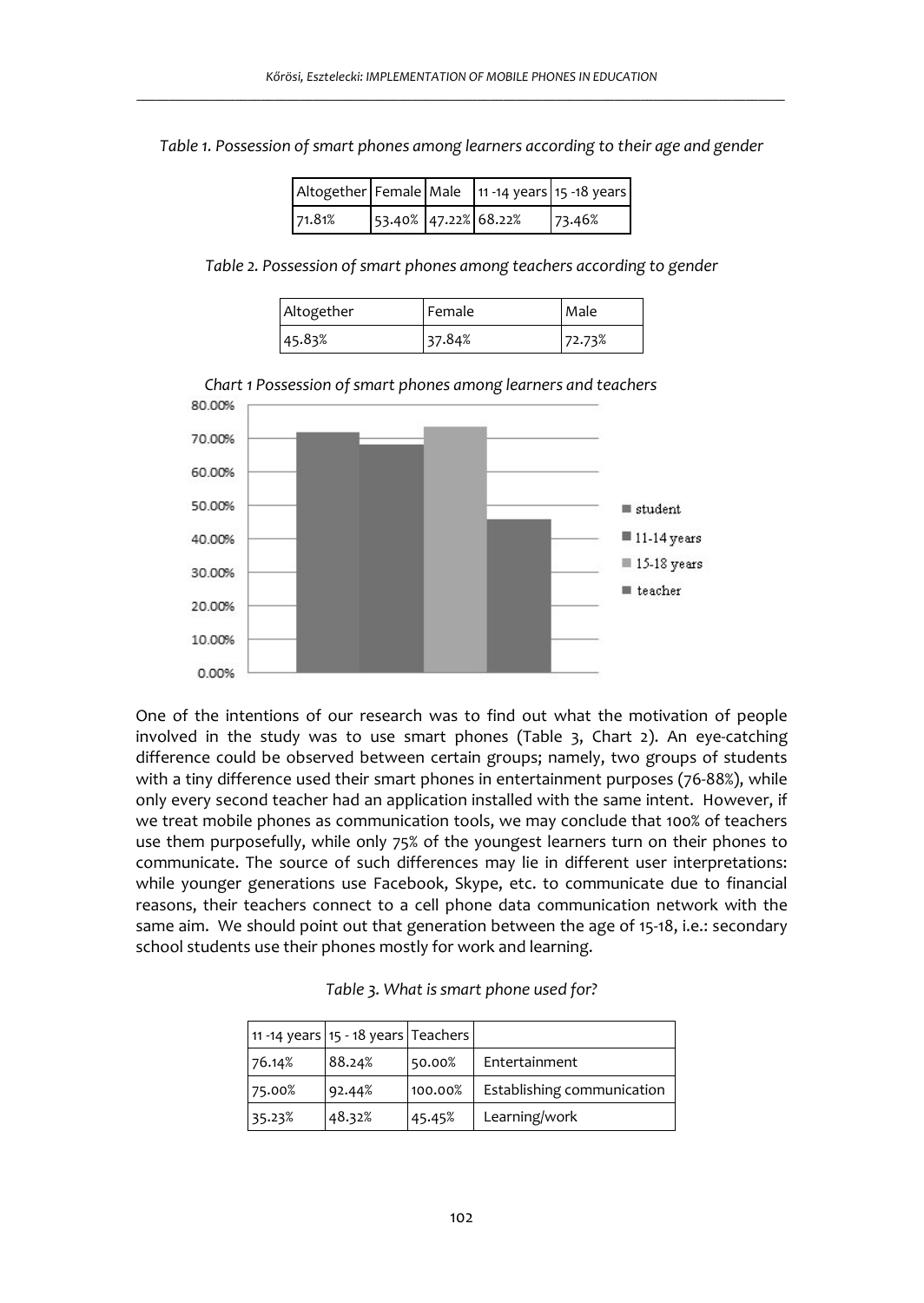

*Chart 2 What is smart phone used for?* 

We have already mentioned that using mobile phones in Serbian schools are prohibited, though we were intentionally curious about what teachers and learners think about this question. The question of whether students use their smart phones despite prohibition was answered with a YES in 53% of cases. 63.45% of learners between the ages of 15-18 have got a phone. These numbers become interesting when we compare the results with the 27% percent of teachers who support the inclusion of smart phones in teaching.

| Yes    | No     | Altogether |
|--------|--------|------------|
| 173    | 153    | "%"        |
| 53.07% | 46.93% |            |
| 25.00% | 65.91% | $11 - 14$  |
| 63.45% | 22.27% | $15 - 18$  |

*Table 4. Have you used your mobile during lessons? (Learners' answers)* 

*Table 5. Do you allow the use of phones? (Teachers' answers)* 

| Yes    | No     |
|--------|--------|
| 27.08% | 72.92% |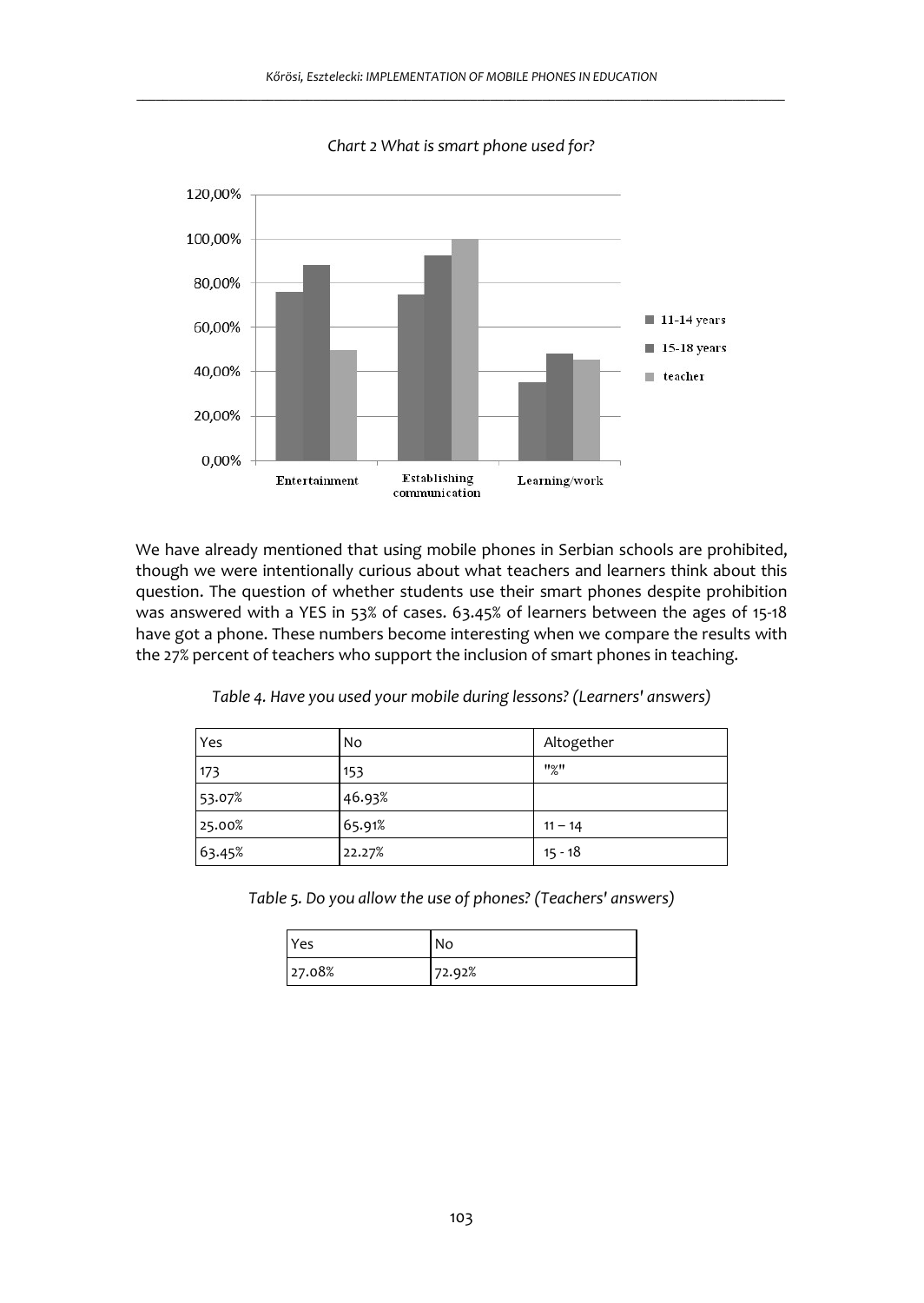

*Chart 3. The application of mobile phones during lessons* 

It is evident that learners despite prohibition use their phones during lessons, thus we may raise the question what for? We attempted to answer it from two aspects. We were inquisitive about what tasks students accomplish on their gadgets and what the subjective opinion of teachers is. Though, only 27% of the teachers think that students use their smart phones to take notes, this number might be higher due to the fact that learners between the ages of 15-18 had opted for the use of mobile phones in 72.20% of the cases. Unfortunately, their second most common intention is to cheat with the phone during testing and assessment in general, which is clearly banned. Smart phone usage permits higher mobility in 72% of the cases obtaining a good deal of useful information, while 50% of learners turn on their phones as a reminder of time elapsed till break.

| $15 - 18$<br>years | $11 - 14$<br>vears | According to<br>teachers |                                                       |
|--------------------|--------------------|--------------------------|-------------------------------------------------------|
| 72.20%             | 51.61%             | 27.08%                   | Taking notes                                          |
| 72.20%             | 43.55%             | 58.33%                   | Using smart phones for cheating                       |
| 72.20%             | 32.26%             | 37.50%                   | Gathering information                                 |
| 46.83%             | 50.00%             | 25.00%                   | To spread knowledge                                   |
| 41.95%             | 50.00%             | 27.08%                   | For research purposes                                 |
| 50.73%             | 14.52%             | 12.50%                   | To understand learning material<br>in-between lessons |

*Table 6. The use of mobile phones in the school and during lessons*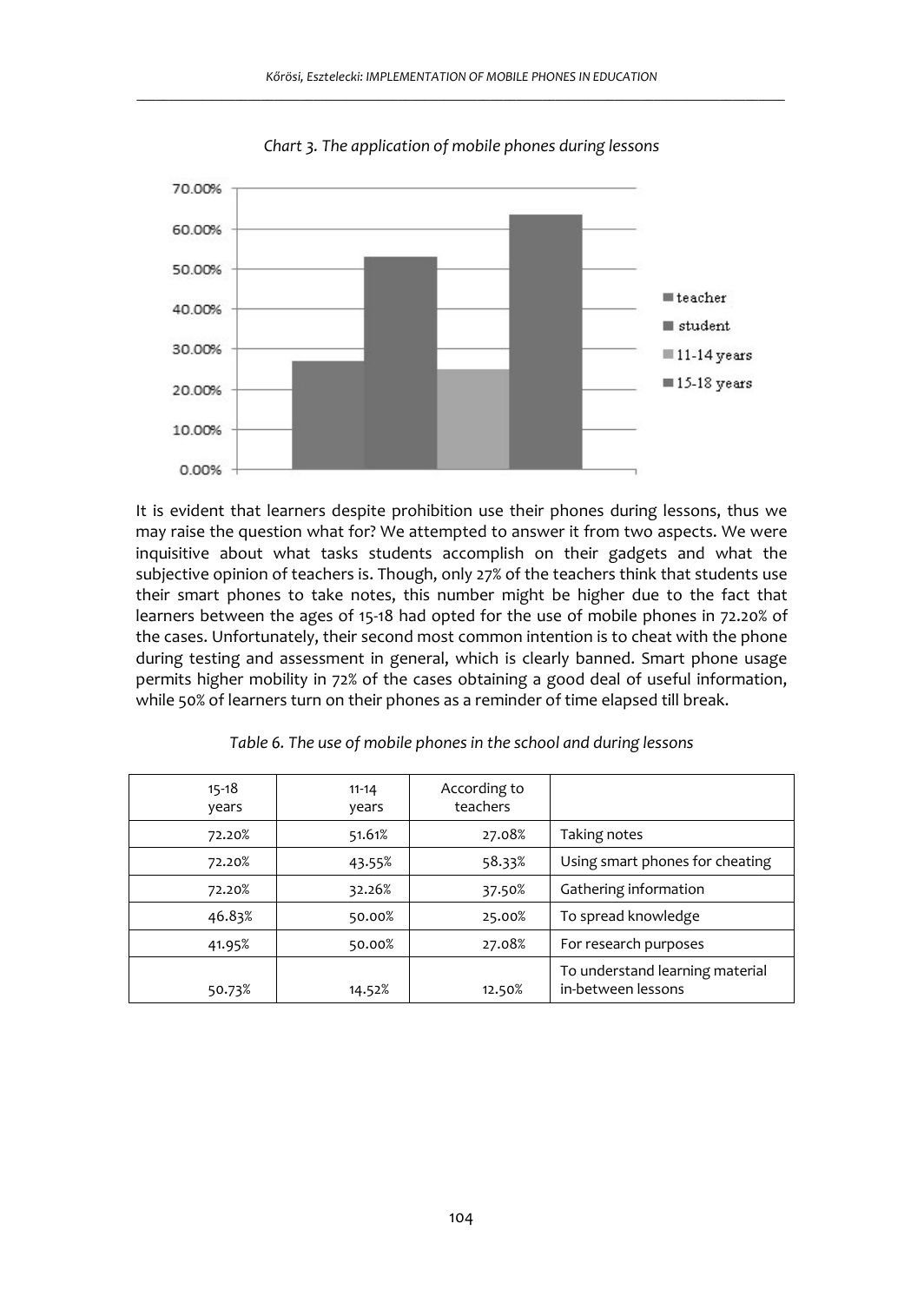

*Chart 4 The use of mobile phones in the school and during lessons* 

Regardless of the fact if somebody has got a smart phone or not or even if it is practical and justifiable to use a mobile phone in teaching or not, we all have a clear opinion. Next step in our study was to identify if students and teachers would be eager to introduce this type of educational device in their classroom (Table 7, Chart 5). A considerable deviation from the answers could be noticed because 50-60% of learners with a smart phone support this type of teaching, while students without the same gadget are not familiar with the advantages and opportunities of such a new methodological approach. It may seem interesting that learners in both groups tended to answer with a YES and POSSIBLE, while teachers overwhelmingly doubted in such a change since not even 50% of them supported this idea.

| lused  | l Could be l Could not l be<br>be used | would<br>It<br>possible |                 |                                        |
|--------|----------------------------------------|-------------------------|-----------------|----------------------------------------|
| 7.69%  | 46.15%                                 | 38.46%                  | Teacher         | Opinion of those without a smart phone |
| 41.46% | 26.83%                                 | 17.07%                  | $11 - 14$ years |                                        |
| 22.09% | 25.58%                                 | 43.02%                  | 15 - 18 years   |                                        |
| 40.91% | 50.00%                                 | 9.09%                   | Teacher         | Opinion of those with a smart phone    |
| 60.23% | 14.77%                                 | 20.45%                  | 11 - 14 years   |                                        |
| 54.62% | 8.82%                                  | 32.77%                  | 15 - 18 years   |                                        |

*Table 7. Would it be worth using smart phones during lessons?*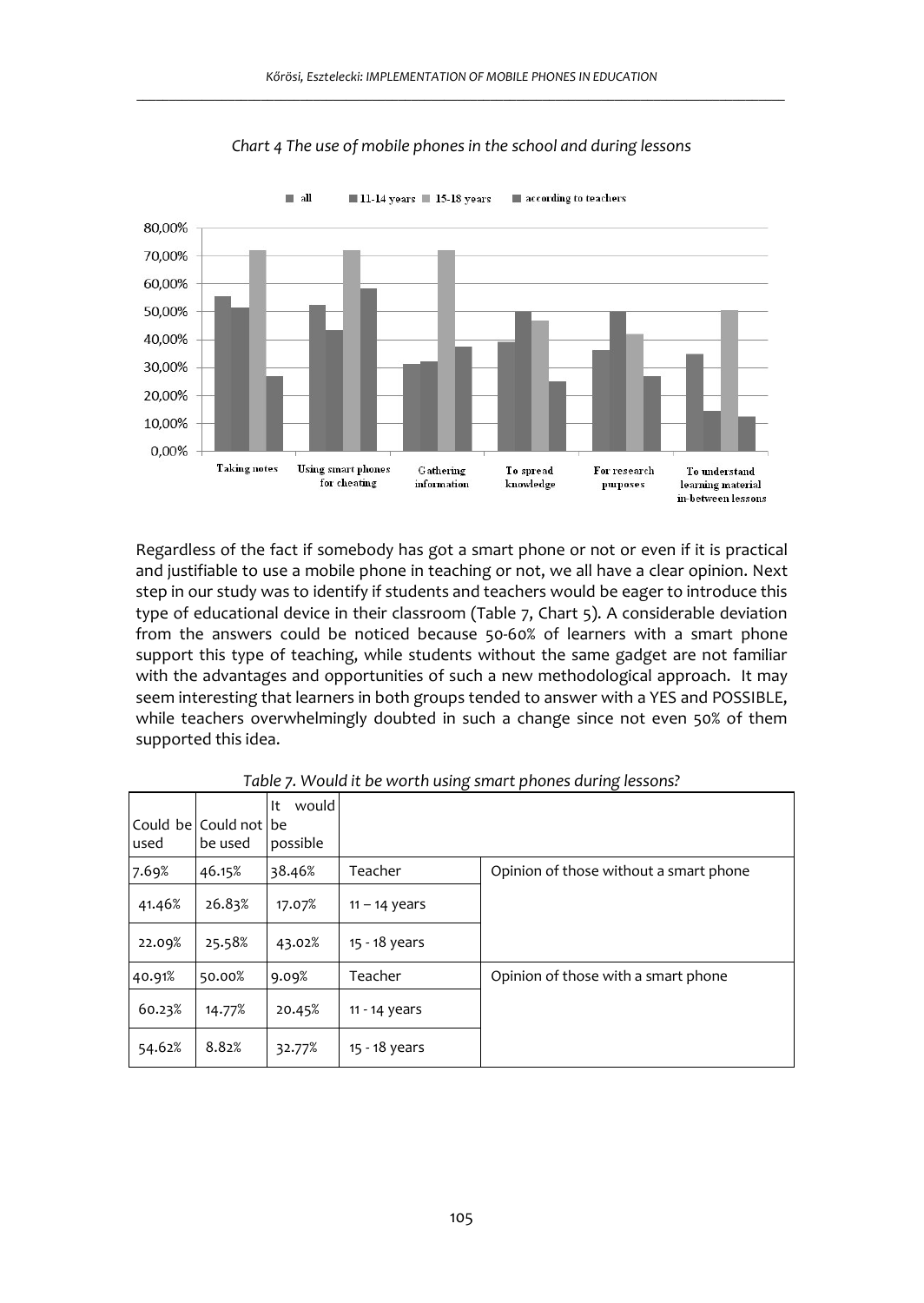

*Chart 5. Would it be worth using smart phones during lessons?* 

#### **Interpretation of the Findings**

Research findings indicate, to conclude, that mobile phone possession is more widespread among learners than teachers, while only 50% of the latter group use their smart phones just for fun; however, this ratio is higher in the circles of primary and secondary school students amounting to 80%. We have acquired interesting results with regards to smart phone usage during school lessons, since 63% of learners admitted to use smart phones, though it was permitted only in 27% of the cases.

If we analyse students' goals, we may arrive to the conclusion that, most of the time not only they gather information and take notes, but also fabricate cheat-sheets. All in all, we can conclude that ICT is slowly gaining space thanks to learners, but not in the right quality and quantity that would have a true emancipatory potential in the learning process; namely, to develop critical attitudes toward raw information, research triggering motivation to search and discover answers to some interesting questions. We hypothesized that teachers do not support the usage of smart phones because these gadgets are considered to be potential sources for cheating. We have gained confirmation to the supposition that smart phones are supported only by those teachers and learners who themselves own one, however they are in minority. Thus, a place where mobile phones could be effectively used to develop critical thinking, creative approaches to sorting out information, and to hypothesize to solve problems in projects that are aimed at acquiring thorough knowledge, that is education, has not earned its desired place in the modern world.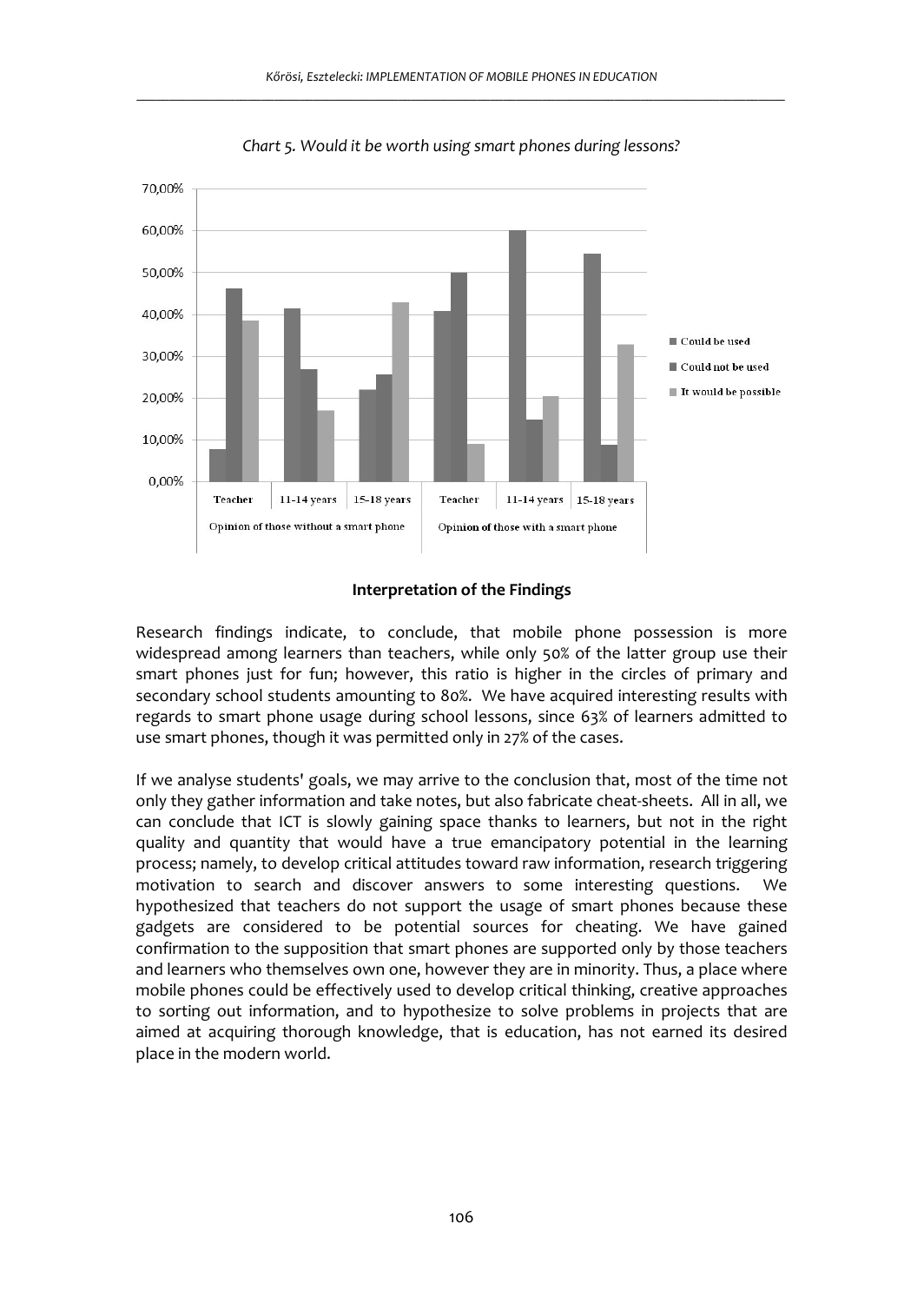## **Conclusion**

Our research has shown that mobile communication is gradually gaining space in institutional education not only around the world but also in our country. Opposite to developmental trends, a number of schools and universities said no to mobile phones forcing teachers to stick to traditional teaching methods. Clearly, to undergo a change in attitudes toward this question, well defined educational policies are necessary that would sets rules and advice to proper use of new technologies in education (Agnes, 2010).

There was a certain level of palpable opinion differences between students and teachers, a reaction that is typical if an innovative technology gains space; a good example was the introduction of computers, projectors, or Internet connection in schools, which are all absolutely indispensable nowadays. Naturally, the acceptance of ICT tools depends largely upon financial and psychological aspects (Namesztovszki, 2008), though our teachers truly do not recognize the potentials in education hidden behind these tools and the possibility to organize lessons that would nourish emancipatory functions of learning, help in self-determined and self-organizing learning, and would facilitate an autonomous and a motivating environment. Educators rather neglect such an alternative pedagogy, which may be the direct consequence of them not realizing didactic-methodological possibilities of ICT tools.

Regardless of these facts, we must conclude that mobile phones have their place in education not only around the world but also in our country, all underpinned by results from this study: - illiterate women in Pakistan learnt to write and read using mobile phones, while in Eastern-America examples about the local ecosystem helped students to understand complicated phenomena using M-learning during an excursion, etc. (Mark, 2012).

#### **References**

- Abu-Al-Aish, A. & Love, S. (2013). *Factors Influencing Students' Acceptance of M-Learning: An Investigation in Higher Education*. Brunel University, UK.
- Abu-Al-Aish, A., Love, S., & Hunaiti, Z. (2012). Mathematics Students' Readiness for Mobile Learning, International Journal of Mobile and Blended Learning. Brunel University, UK, (p. 1-20)
- Kismihok, G. (2007). The role of mobile learning in European education, Mobile learning report 2007, China, Corvinno Technology Transfer Center Ltd, Hungary, Budapest
- Kukulska-Hulme, A. (2010). *Mobile learning for quality education and social inclusion, UNESCO Institute for Information Technologies in Education*, Moscow, Russian Federation.
- Naismith, L., Lonsdale, P., Vavoula, G., & Sharples, M. (2004). *LITERATURE REVIEW IN MOBILE TECHNOLOGIES AND LEARNING*, Futurelab University of Birmingham, UK
- Namesztovszki, Zs. (2008). A *tanítók megváltozott szerepköre az információs társadalomban. A tanítóképzés jövőképe*. Fórum könyvkiadó, Újvidék, Szerbia.
- Nyíri, K. (2009). *Virtuális pedagógia a 21. század tanulási környezete, Oktatáskutató és Fejlesztő Intézet*, Budapest, Magyarorszag. http://www.ofi.hu/tudastar/iskola-informatika/nyiri-kristofvirtualis (Skinuto: s2015.02.28.)
- Torstein, R. & Dye, A. (2009). Mobile Distance Learning with PDAs: Development and Testing of Pedagogical and System Solutions Supporting Mobile Distance Learners. Norwegian school